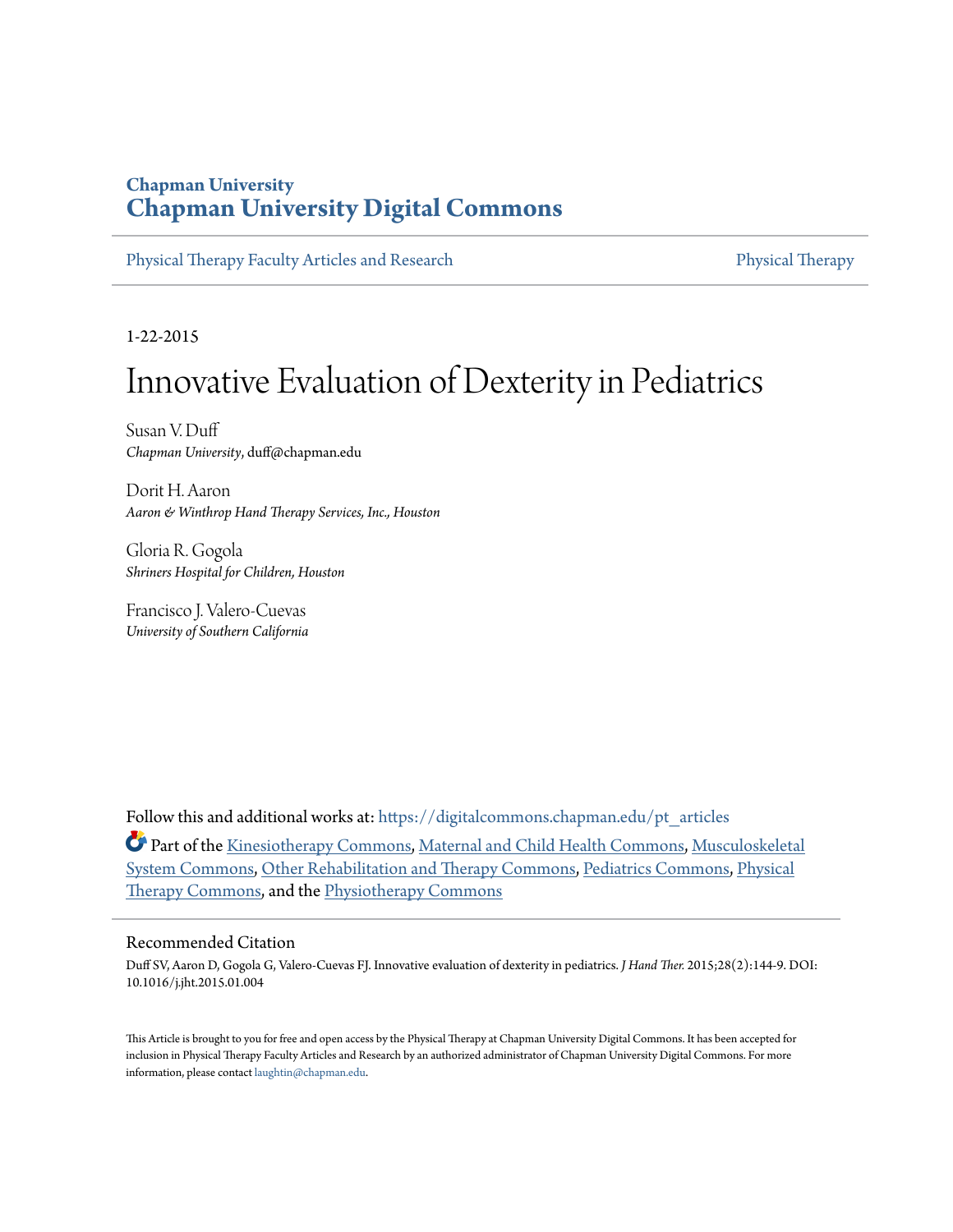# Innovative Evaluation of Dexterity in Pediatrics

#### **Comments**

NOTICE: this is the author's version of a work that was accepted for publication in *Journal of Hand Therapy*. Changes resulting from the publishing process, such as peer review, editing, corrections, structural formatting, and other quality control mechanisms may not be reflected in this document. Changes may have been made to this work since it was submitted for publication. A definitive version was subsequently published in *Journal of Hand Therapy*, volume 28, issue 2, in 2015. [DOI: 10.1016/j.jht.2015.01.004](https://doi.org/10.1016/j.jht.2015.01.004)

The Creative Commons license below applies only to this version of the article.

#### **Creative Commons License**  $\bigcirc$   $\circ$

This work is licensed under a [Creative Commons Attribution-Noncommercial-No Derivative Works 4.0](https://creativecommons.org/licenses/by-nc-nd/4.0/) [License.](https://creativecommons.org/licenses/by-nc-nd/4.0/)

**Copyright** Elsevier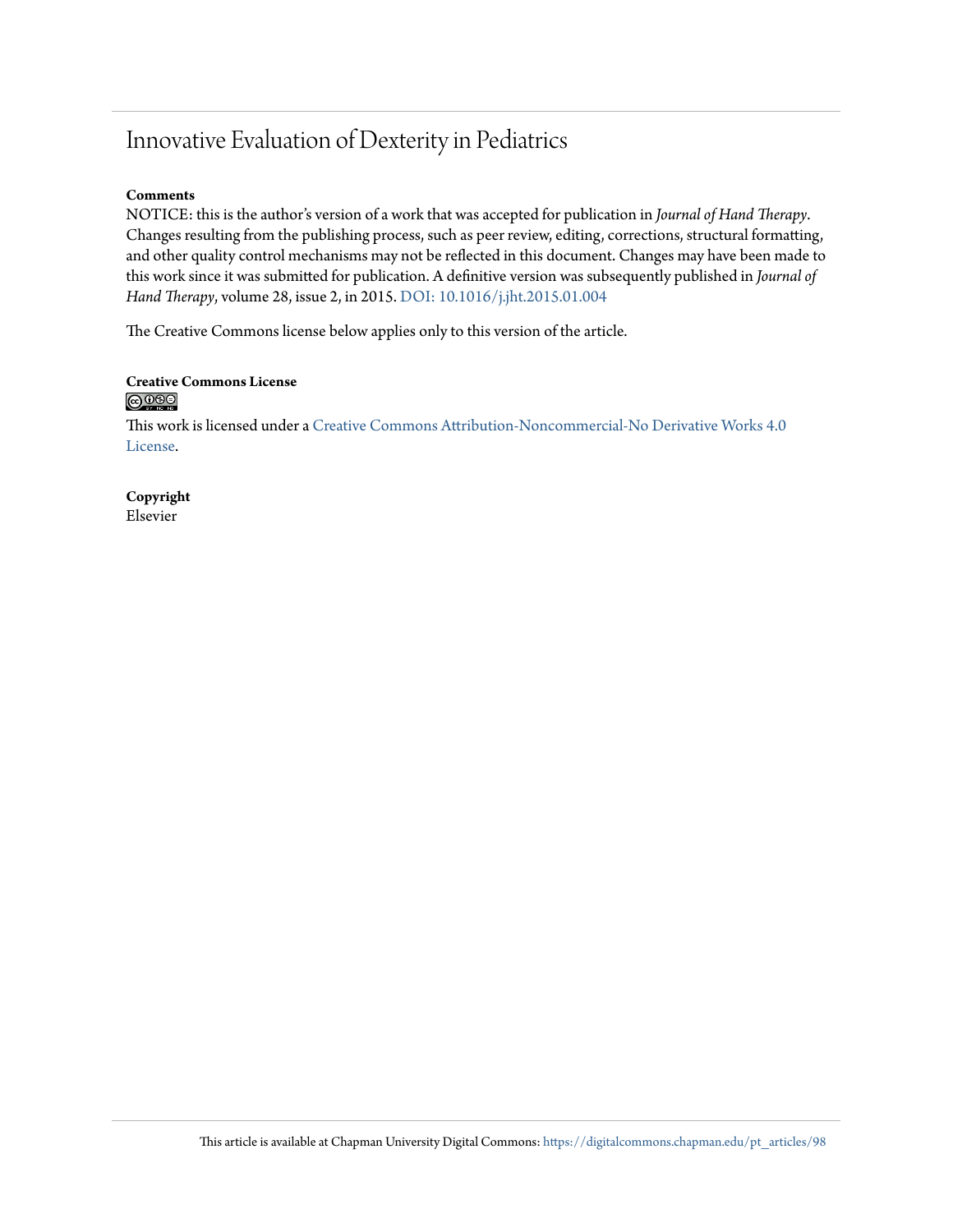

# **HHS Public Access**

Author manuscript *J Hand Ther*. Author manuscript; available in PMC 2016 April 01.

Published in final edited form as:

*J Hand Ther*. 2015 ; 28(2): 144–150. doi:10.1016/j.jht.2015.01.004.

# **Innovative Evaluation of Dexterity in Pediatrics**

**Susan V. Duff, EdD, PT, OTR/L, CHT**a **[Associate Professor]**, **Dorit H. Aaron, MA, OTR, CHT, FAOTA**b, **Gloria R. Gogola, MD**<sup>c</sup>  **[Hand Surgeon]**, and **Francisco J. Valero-Cuevas, PhD**<sup>d</sup> **[Professor]**

Susan V. Duff: susan.duff@jefferson.edu; Dorit H. Aaron: Dorit@awhand.com; Gloria R. Gogola: ggogola@shrinenet.org; Francisco J. Valero-Cuevas: Valero@usc.edu

aThomas Jefferson University, Department of Physical Therapy, 901 Walnut St., Suite 510, Philadelphia, PA 19107

<sup>b</sup>Aaron & Winthrop Hand Therapy Services, Inc, 2723 Amherst, Houston, Texas 77005

<sup>c</sup>Shriners Hospitals for Children, Houston, 6977 Main St, Houston, Texas 77030

<sup>d</sup>University of Southern California, Biomedical Engineering and Biokinesiology & Physical Therapy, University of Southern California, 3710 S. McClintock, RTH 402, Los Angeles, CA 90089

# **Abstract**

**Study Design—**Review paper

**Introduction—**Hand dexterity is multifaceted and essential to the performance of daily tasks. Timed performance and precision demands are the most common features of quantitative dexterity testing. Measurement concepts such as rate of completion, in-hand manipulation and dynamic force control of instabilities are being integrated into assessment tools for the pediatric population.

**Purpose—**To review measurement concepts inherent in pediatric dexterity testing and introduce concepts that are infrequently measured or novel as exemplified with two assessment tools.

**Methods—**Measurement concepts included in common assessment tools are introduced first. We then describe seldom measured and novel concepts embedded in two instruments; the Functional Dexterity Test (FDT) and the Strength-Dexterity (SD) Test.

**Discussion—**The inclusion of measurement concepts and tools that are infrequently measured or novel in our repertoire of assessments potentially aids our understanding of atypical dexterity contributing to the design of targeted therapy programs.

## **Keywords**

brachial plexus injury; infant; child; assessment; muscle; weakness; international classification of functioning; disability; health

<sup>© 2015</sup> Published by Hanley Belfus, an imprint of Elsevier Inc.

**Publisher's Disclaimer:** This is a PDF file of an unedited manuscript that has been accepted for publication. As a service to our customers we are providing this early version of the manuscript. The manuscript will undergo copyediting, typesetting, and review of the resulting proof before it is published in its final citable form. Please note that during the production process errors may be discovered which could affect the content, and all legal disclaimers that apply to the journal pertain.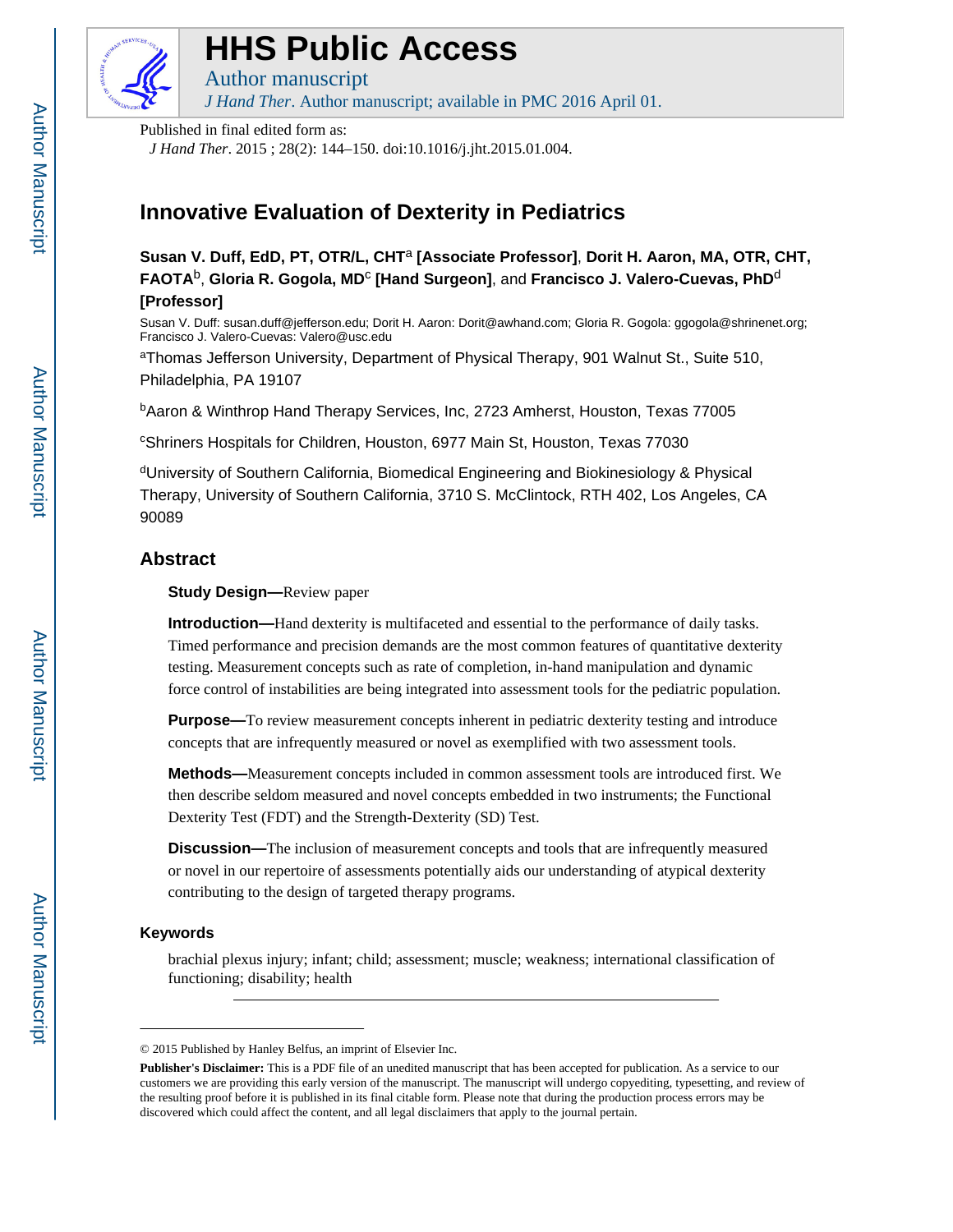# **Introduction**

Clinicians examine dexterity to gauge skill level and change in performance after hand surgery or rehabilitation. Differences in proficiency based on age, development, hand dominance, cognition and clinical conditions are verified through assessment. The purpose of this paper is to review measurement concepts integral to pediatric dexterity testing and introduce concepts that are seldom measured or novel as exemplified with two assessment tools.

The terms "dexterity" and "manipulation" have many definitions and connotations. In children dexterity and manipulation skills change with development which also presents a challenge to their assessment. Therefore it is critical that the clinician select and use a tool that can quantify, and is sensitive to changes in, the components of dexterity of clinical interest in the developing child. Our objective is not to advocate for a specific dexterity assessment tool — as this depends on the scientific and clinical purpose of measurement. Instead, we review features of dexterity and measurement concepts that are integral to common tools validated in pediatrics and introduce innovative concepts embedded within the design of a few sample instruments.

# **Dexterity Measurement**

Dexterity can be measured through observation of task performance, recording from a checklist or the use of a standardized assessment tool. Common features of standardized tools are timed performance and precision. The time for task completion is often measured in seconds or minutes using a timer.<sup>1-2</sup> Precision is illustrated by the expectation to place small rings on thin pegs in the Purdue Pegboard Test.<sup>3</sup> Table 1 outlines features of dexterity testing measured with common dexterity tests with normative values for children. Normative reference values are useful with pediatric populations, where it is important to distinguish between expected developmental changes and the effects of intervention.

Features of dexterity that are not often measured or are more difficult to measure include: 1) rate of completion; 2) in-hand manipulation; and 3) dynamic force control. For example, inhand manipulation has been explored but not fully integrated into dexterity testing (see Table 1). To better understand the value of including innovative measurement concepts in our assessments we will review the concepts and describe a few dexterity tests that incorporate them.

#### **Rate of Completion and In-Hand Manipulation**

In addition to measuring the time to task completion, performance can be expressed as a rate of task completion (i.e., speed).13 This scoring strategy allows for statistically valid numerical comparisons against other quantitative functional variables and graphing of *rate of completion* along a continuous age scale. Although useful this scoring strategy is rarely used in dexterity testing.

*In-hand manipulation (IHM)* is defined as movement or reconfiguration of an object as it is held with one hand.<sup>13</sup> Although there are other taxonomies for IHM,<sup>15-17</sup> the classification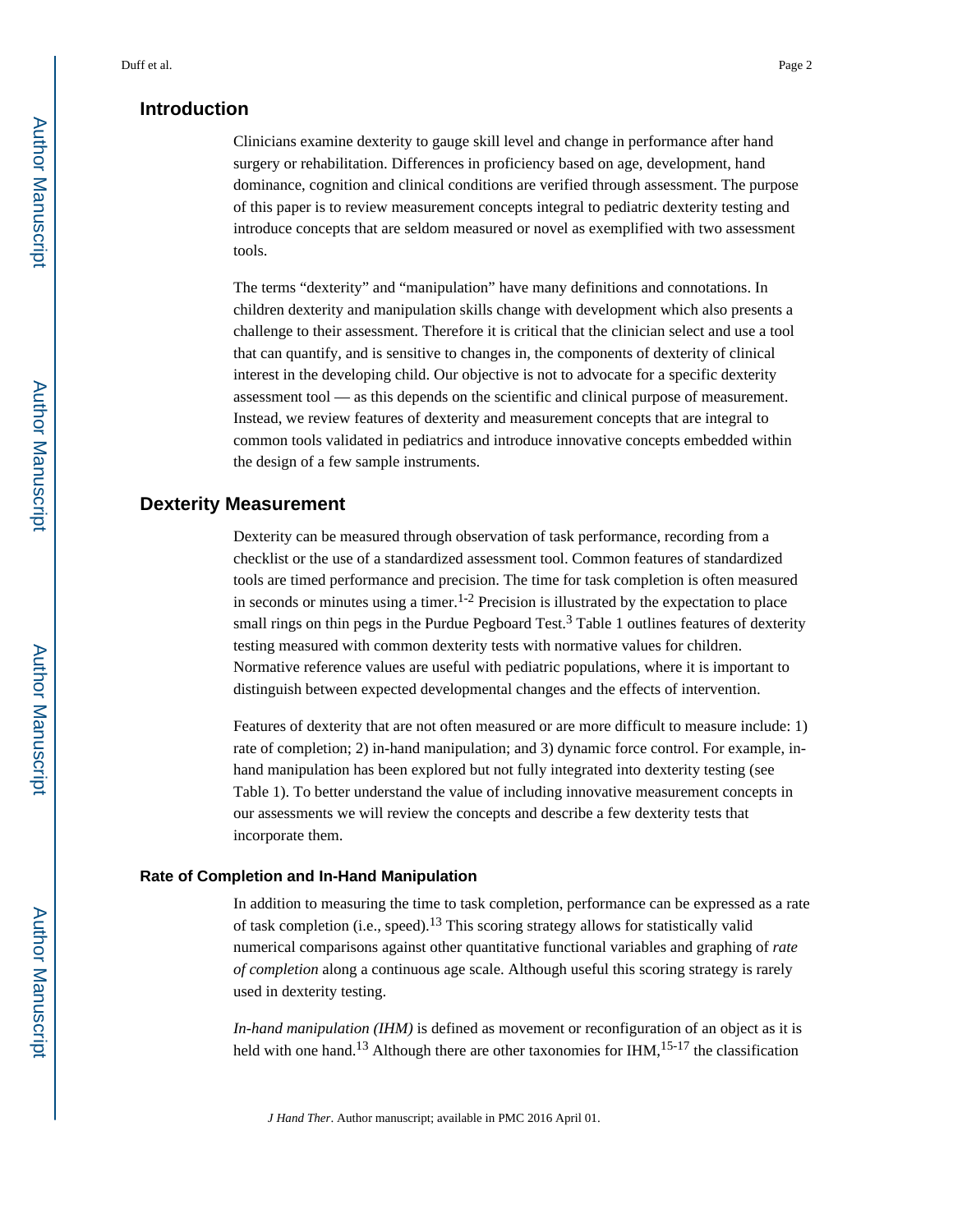scheme by  $\text{Exner}^{18-19}$  is described here by three main features: shift (movement across finger pads), translation (finger-to-palm and palm-to-finger), and rotation (simple and complex). The three components of IHM are assessed with the task of picking up a coin and placing it in a vertical slot. In this example, shift is displayed when we move the coin across the finger pads; while palm-to-finger translation is demonstrated when we move the coin from the palm to the finger pads. Complex rotation is illustrated when we turn the coin on its axis with the fingers, before placement in a slot. IHM develops between 18 months and 7 years of age.14, 18 By 3 years of age, IHM has developed to the point that standardized testing can be reliably performed.<sup>9-10,19</sup> IHM is required to complete the Functional Dexterity Test (FDT).13,20

**Functional Dexterity Test (FDT)—**The Functional Dexterity Test (North Coast Medical, Gilroy, CA) is a timed pegboard instrument.<sup>20</sup> The FDT is not new but employs the unique concepts of rate of completion and in-hand manipulation that are not commonly measured. When validated in adults, the FDT had excellent test-retest (ICC=0.95) and intra-rater  $(ICC=0.91)$  reliability.<sup>20</sup> When compared against performance tests that assess activity and participation, it had the highest ratings for clinimetric quality.21 Adult FDT normative reference values are published<sup>20</sup> and were recently updated<sup>22</sup>. Pediatric normative values are also available.<sup>13</sup>

The FDT consists of 16 cylindrical pegs (4 cm  $\times$  2.2 cm) arranged in four rows of four pegs each (Figure 1). It requires a tripod pinch and two aspects of IHM; rotation and shift. Participants turn over all pegs (*rotation*) in a specified order by manipulating each peg with the finger pads (*shift*). Participants complete one practice trial and the second trial is timed. Results are recorded as the number of pegs completed divided by time elapsed (pegs/time). This calculation of a test score provides a measure of *speed*. <sup>23</sup> The original FDT scoring involved assessing penalties and adding their point values to the test completion time to arrive at a final score.<sup>20</sup> Even though the penalties were subsequently modified for children<sup>24</sup> they proved inadequate. As grasp and movement patterns develop a true assessment of pediatric penalties would require a menu of changing, age-specific items, which hampers the ease of test administration. Inefficient movements are reflected in decreased speed, thus do not require the additional adjustment for penalties.<sup>13</sup> The FDT is sensitive enough to detect *functional* inefficiencies of IHM, and thus penalties have been eliminated from pediatric FDT scoring.

Normative FDT speed (pegs/sec) for the dominant and non-dominant hands among typically-developing children increases linearly with age at a constant rate of 0.037pegs/sec/ year between 3 to 17 years of age (Figure 2).<sup>13</sup> There are no gender differences through 17 years of age. Dominant hands are faster than non-dominant hands at all ages and the difference between the two remains constant.

Presenting normative values as a "growth chart" of FDT speed versus age facilitates easy visualization of expected speed for any given age using a continuous age scale. The use of regression on fractional age provides a more precise estimate of performance than would be possible by presenting the data in a table grouped by arbitrary age ranges. Clinicians who treat children are accustomed to this "growth chart" format for tracking height and weight. It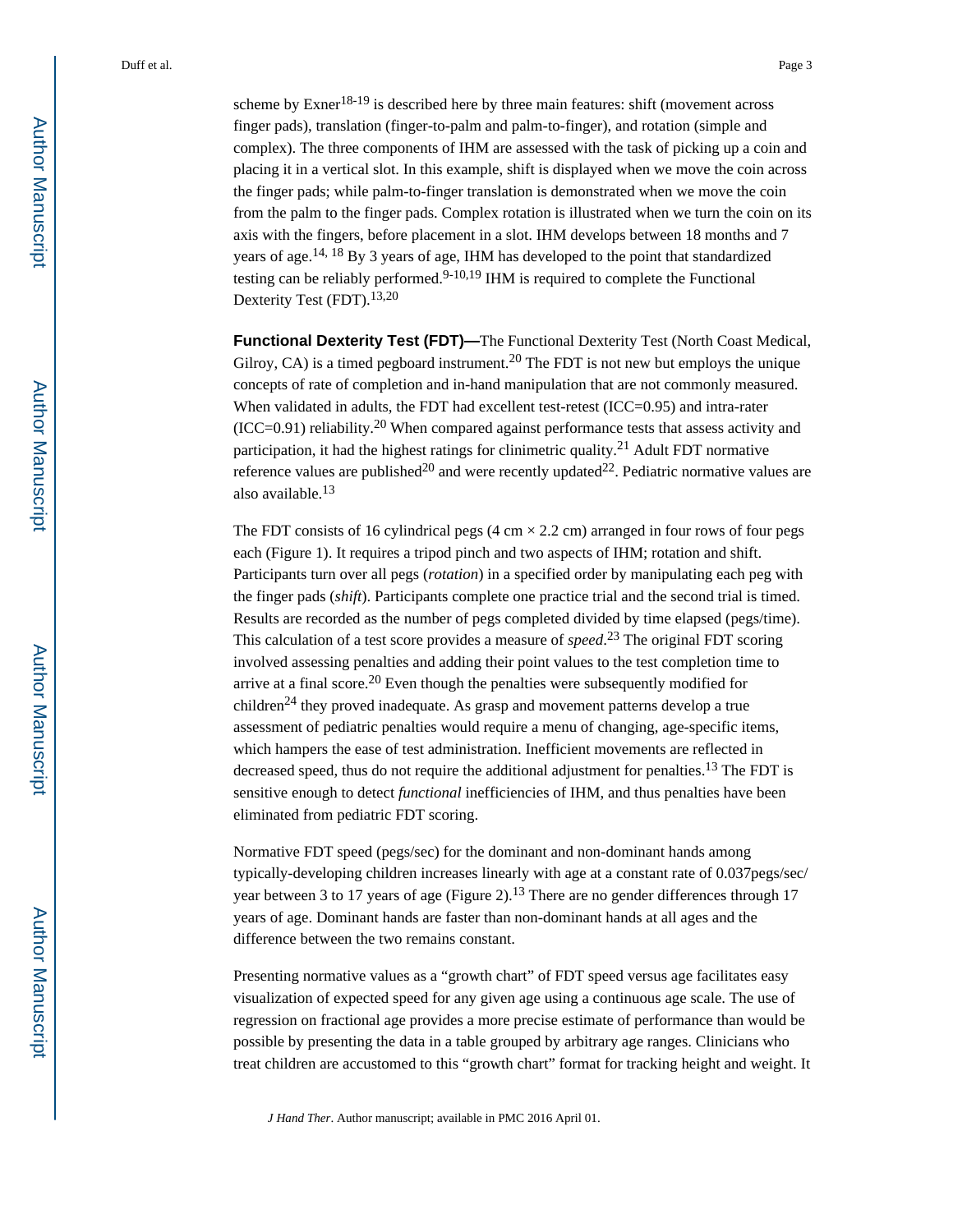has also been successfully used to report pediatric hand strength.25-26 Based on linear regression analysis, age and hand dominance can predict speed. The available norms allow clinicians to compare both speed and rate of change over time of pediatric clients against the norms for typically-developing children.

The FDT has been used in children to assess dexterity after pollicization<sup>27</sup> (surgically replace an absent thumb with a functional finger)<sup>28-30</sup> and performance in children with congenital conditions. We used the FDT to assess the unaffected hands of children ages 4 to 17 years of age with *unilateral* congenital differences and found that the unaffected hands were slower than the age-matched norms (unpublished). The results revealed that dexterity in the unaffected hands of unilaterally affected children does not develop at the same rate as typically-developing peers; strengthening the notion that contralateral hands should be included in therapeutic programming. Current work includes instrumenting the individual FDT pegs with wireless inertial sensors equipped with an accelerometer and gyroscope in order to acquire movement data (smoothness, jerk, and accuracy) in addition to speed.

The FDT is an example of a tool that requires IHM and measures the unique feature of rate of completion. It is easy to administer and accommodates a child's short attention span and clinical time constraints. It reliably measures the performance of young children with and without congenital hand differences. Finally, it can detect subtle deficits missed with visual observations or simpler grasp and release dexterity instruments.

#### **Dynamic Force Control**

Hand-held dynamometers and pinch meters have been used extensively to quantify normative and clinical levels of static grip and pinch strength. $31$  Unfortunately, these measures of force magnitude are not informative of the dexterous capabilities of the person as they include the potential confounds of motivation, pain avoidance, etc. Interestingly, Lee-Valkov and colleagues<sup>24</sup> found that in typically developing children pinch strength correlated poorly with dexterity based on the FDT. In addition, the prehensile forces necessary to engage in activities of daily living (ADL) are surprisingly low.<sup>32</sup> Therefore; although clinically useful for other reasons, maximal static force magnitude may not be an essential component of dexterity measurement.

Skilled grasp and manipulation of objects requires grading of fingertip forces to prevent slips and breakage.<sup>33</sup> We grade grip (squeeze) and load (lift) force in advance of object contact (anticipatory control) and modify these forces based on somatosensory feedback during manipulation.<sup>34</sup> Fingertip force magnitude and the rate of onset are usually low when we grasp a potato chip and increase when we lift a full glass of water. In adults, grip and load force increase in a parallel, synergistic manner whereas in young children fingertip forces increase sequentially<sup>35</sup> with long durations exhibited for each task phase (i.e., time to increase grip force); suggesting dominance of a feedback strategy early on.<sup>35</sup> After two years of age both feedback and anticipatory control strategies are evident by the more frequent display of single peaked force rate profiles and shorter phase durations during griplift tasks of static objects.<sup>35</sup>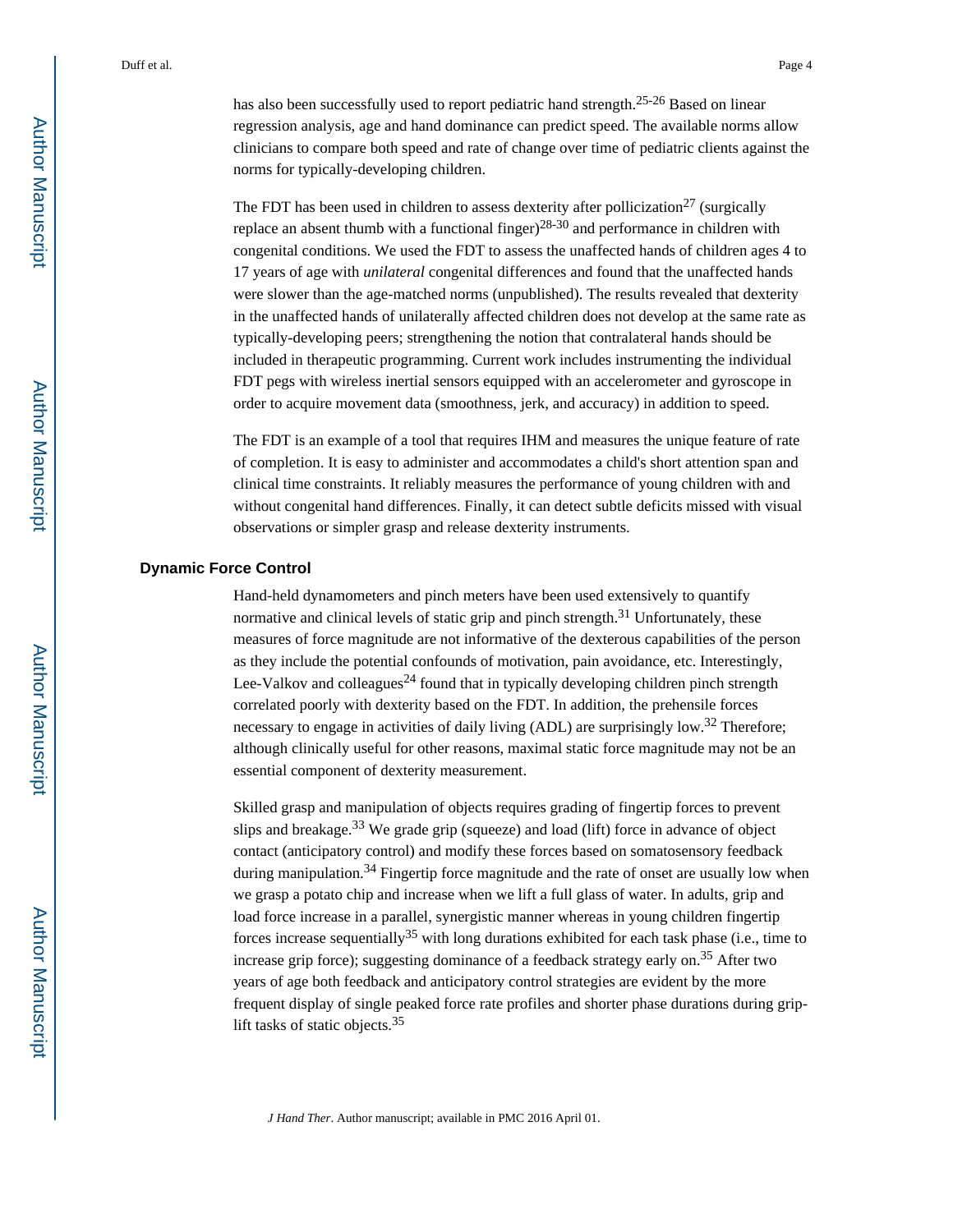Dynamic manipulation (as opposed to grip-lift tasks) requires that the direction and magnitude of fingertip force vectors be continuously modified to maintain object stability during task performance. 36-38 As dexterity develops, the quality of manipulation is influenced by the task goal and our ability to maintain stability of the grasped object by aptly responding to perturbations or task dynamics.39-41 Improvement in dynamic manipulation progresses into late adolescence; influenced by the development of the neuromuscular system, experience and improvement in sensorimotor control.37,40,42-43

The method used to capture the capacity to grade fingertip forces is based on the information desired. Indirect assessment can be done through task performance such as stacking checkers during the Jebsen Test of Hand Function<sup>8</sup>. Objective measurement of performance on static grip-lift tasks usually involves laboratory-based instruments equipped with single or multi-axial force transducers.43 Dynamic manipulation must be assessed by the ability to regulate fingertip force vectors to control unstable objects.36-38 While a measure of dynamic force control would be useful, the challenge is how to quantitatively measure it in the clinic.

**Strength-Dexterity Test—**To quantify the dynamic regulation of magnitude and direction of fingertip forces Valero-Cuevas et al.<sup>36</sup> developed the Strength-Dexterity (S-D) paradigm. This paradigm has been used to assess hand dexterity in typical and atypical adults<sup>36,38,41,44</sup> and children.<sup>37,40,45-46</sup> The SD test is not vet commercially available vet details of the SD device are described in previous publications.<sup>36-38,41,44-51</sup> In the SD Test individuals use the fingertips to compress a slender and compliant spring that is prone to buckling (Figure 3).52 Buckling is a form of instability, which becomes exacerbated as the spring is compressed further—noting that the force magnitudes needed to compress the spring the limit of instability are very low, on the order of  $\lt$  3N. Retaining control of the spring requires dynamic regulation of the magnitude and direction of the finger movements and fingertip force vectors. To obtain quantitative data, the compression spring can be fit with two miniature compression load cells (ELB4-10, Measurement Specialties, Hampton, VA) to record dynamic compression forces, as depicted in Figure 3. The maximal level of compression (units of force) is indicative of the maximal level of instability that the neuromusculoskeletal system is able to control.<sup>37-38</sup> This metric serves as an informative measure of neuromotor control for dexterous manipulation.

In the SD paradigm, the mechanical design of the spring determines the force magnitudes needed to compress it to the limit of instability.<sup>36</sup> The current SD Test which expanded upon work in pediatric populations,  $45$  is designed to require very low force magnitudes c. 2-3 N.<sup>37-38,52</sup> The SD paradigm was developed to explicitly separate the dexterity and strength requirements of the task as described in Valero-Cuevas et al<sup>36, 50</sup> and shown in Figure 4 from Dayanidhi et al.<sup>37</sup>

Obtaining a dexterity score using the SD Test requires individuals compress the spring in a controlled, self-paced manner to the point of maximal compression without slippage or uncontrolled buckling.<sup>37</sup> Participants familiarize themselves with this task ( $\sim$ 10 repetitions) until they exhibit compression for  $\frac{2}{3}$  five seconds (Figure 5).<sup>37,46</sup> After familiarization, individuals complete a minimum of 10 trials/hand while sustained compression force is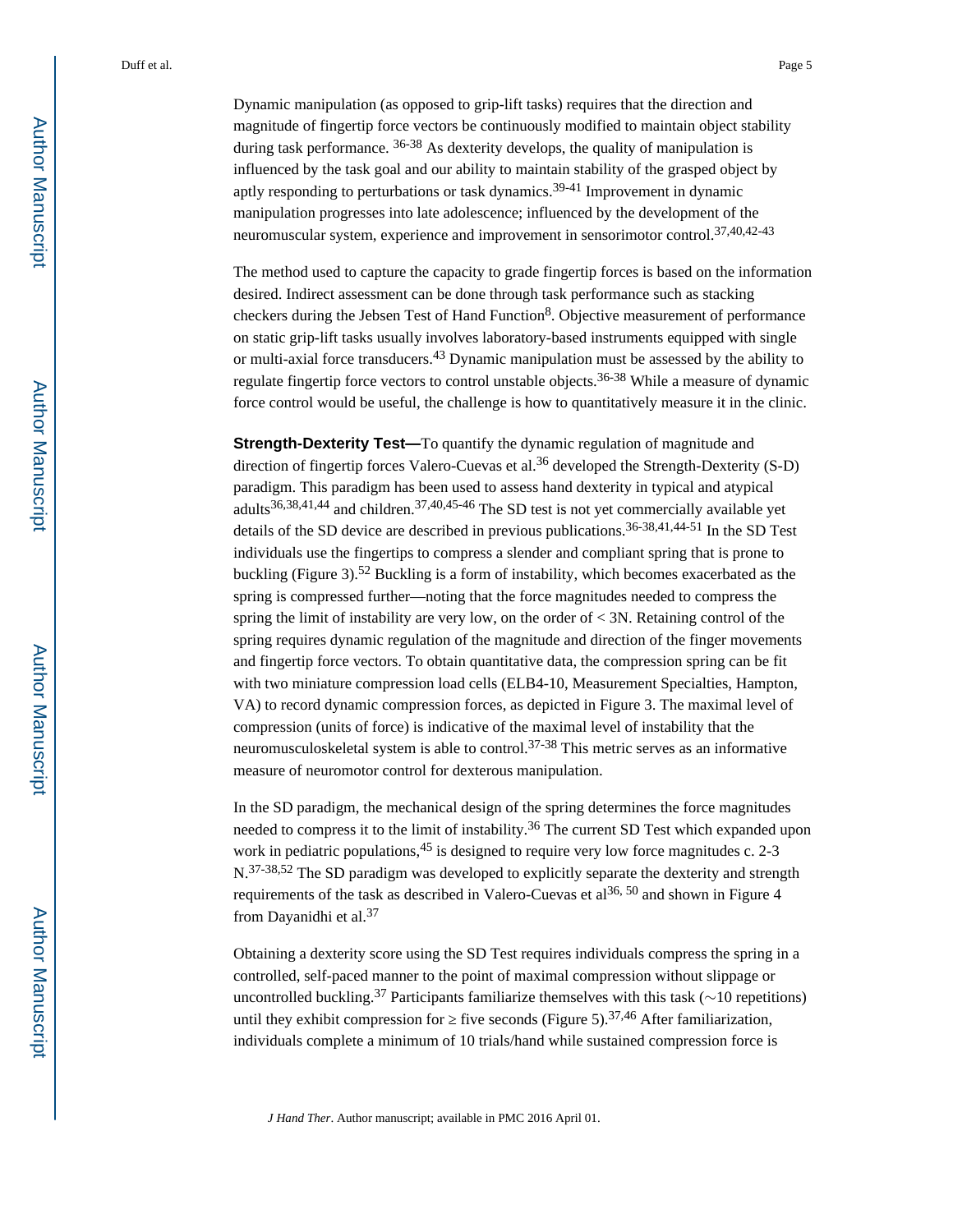The quantification of sensorimotor skill needed to stabilize objects using the dexterity score exemplifies the features of dynamic force control and precision.<sup>37, 46</sup> Results from this research have been used to better understand the local and distributed neural mechanisms associated with maturation, muscle contractile speeds, functional neural connectivity and neural networks across gender, age and clinical populations.37,44-51 Results from a pediatric population are shown in Figure 6. Work is in progress to bring the SD paradigm into clinical practice.

#### **Dexterity Assessment and ADL Function**

Measures of dexterity should relate to activities of daily living (ADL) and quality of life. Dexterity tests fall within the Body, Functioning, Structure and Activity Domains of the International Classification of Function for Children and Youth (ICF-CY, Organization)<sup>53</sup> depending on the specific features and scoring strategy used. A limited number of studies in adults have been conducted to examine the relationship of findings on dexterity testing to ADL in the Activity Domain of the ICF framework. Poole and colleagues<sup>54</sup> report a reduction in dexterity as measured by the Nine-Hole Peg Test and Grooved Peg Test associated with perceived difficulty with ADL and a need for greater assistance as measured by the Functional Status Index<sup>55</sup>. Aaron and Stenick-Jensen<sup>20</sup> report that the FDT scores correlated with ADL tasks that require a 3-jaw chuck (3-fingered pinch) such as buttoning or tying a knot in adults with hand injuries. Improved individual performance of a specific functional task employing a 3-jaw chuck predicted a lower performance time on the FDT. The relationship between performance on ADL tasks and the Nine-Hole Peg Test, the FDT or other tools has not been examined in children.

The SD paradigm measures a dimension of sensorimotor capability different from strength, whole-arm motion, and reach-to-grasp behavior.<sup>45</sup> Thus, the SD test's assessment of a child's ability to stabilize objects is unique and informative. Studies are needed that relate performance on the SD test for children to select ADLs requiring dexterity and manipulation.

## **Summary**

The evaluation of dexterity in a pediatric population requires consideration of the developmental level of the child and the clinical condition being evaluated. These factors influence the skill level and dexterity we should expect, thus directing us to the appropriate assessment tool. Although the number of tests available continues to grow, it is important to closely examine the features of dexterity that the tool measures and the measurement concepts involved in scoring. Innovative scoring strategies are characteristic of tools such as the FDT and SD test. The FDT is commercially available with pediatric normative data<sup>13</sup> while, the SD test is being examined for clinical utility. As the data becomes available the SD test could provide the pediatric clinician with a unique outcome measure of dynamic force control.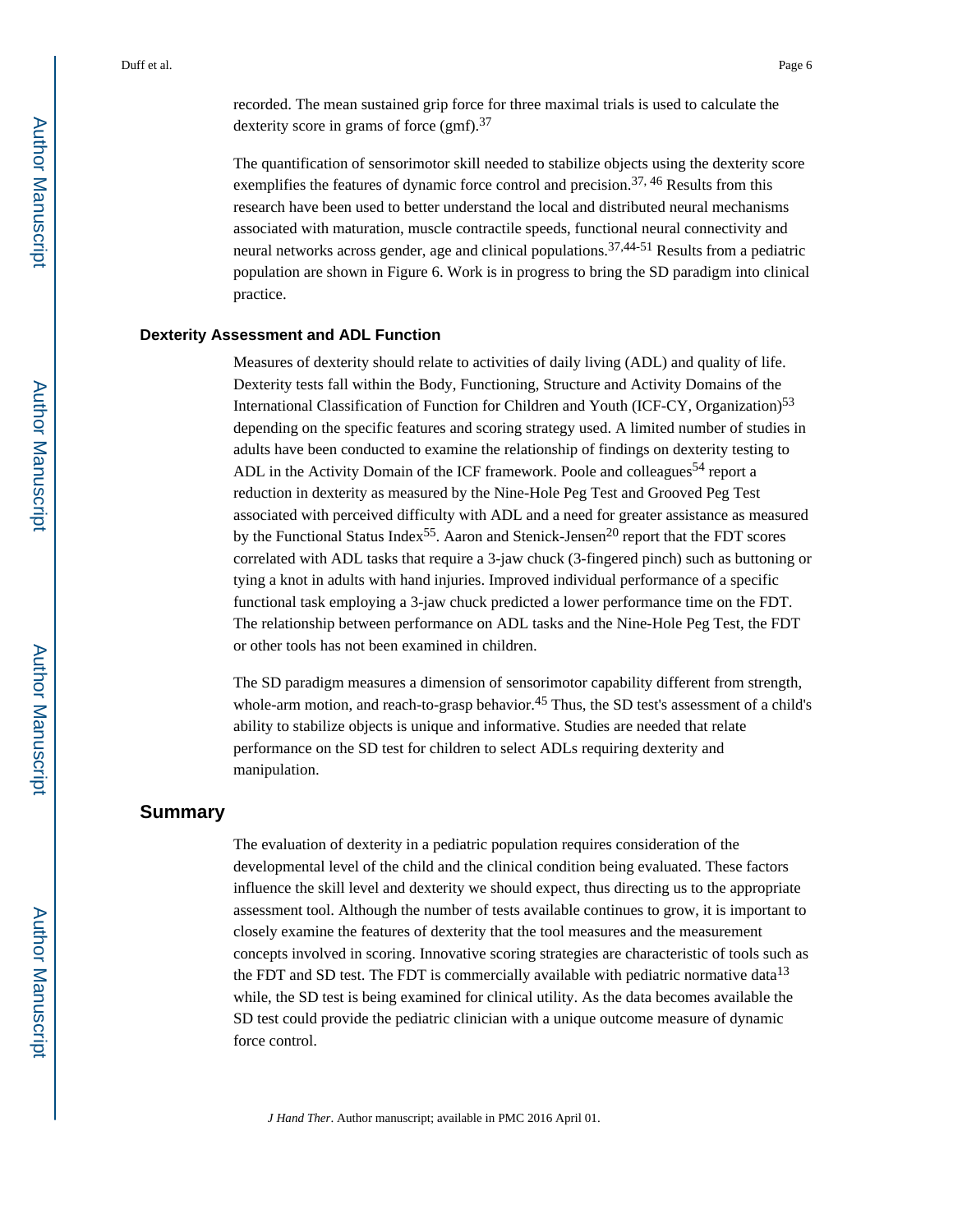Obtaining a comprehensive view of dexterity requires administration of a combination of assessments. For instance, the combined use of the FDT and SD test could provide measures of rate of completion, in-hand manipulation, and dynamic force control. Validation of common and novel assessments employing unique scoring strategies will add to our understanding of the underlying mechanisms of atypical dexterity and provide pediatric clinical practitioners and researchers with information useful in the design of targeted interventions.

#### **Acknowledgments**

This publication was supported by a grant from the Eunice Kennedy Shriver National Institute of Child Health and Human Development under award number T32HD064578. Research reported was supported by NIAMS of the National Institutes of Health under award numbers R01AR050520 and R01AR052345 to FVC. The content is solely the responsibility of the authors and does not necessarily represent the official views of the National Institutes of Health.

#### **References**

- 1. Wang YC, Magasi SR, Bohannon RW, et al. Assessing dexterity function: A comparison of two alternatives for the NIH toolbox. J Hand Ther. 2011; 24(4):313–321. [PubMed: 21798715]
- 2. Poole JL, Burtner PA, Torres TA, McMullen CK, Markham A, Marcum ML, Anderson JB, Qualls C. Measuring Dexterity in Children Using the Nine-hole Peg Test. J Hand Ther. 2005; 18:348–351. [PubMed: 16059856]
- 3. Wilson BC, Iacoviello JM, Wilson JJ, Risucci D. Purdue Pegboard Performance of Normal Preschool Children. J Clin Neuropsychol. 1982; 4:19–26. [PubMed: 7096583]
- 4. Fess, EE. Functional tests. In: Skirven, TM., et al., editors. Rehabilitation of the Hand and Upper Extremity. 6th. Philadelphia PA: Mosby; 2011. p. 159
- 5. Jongbloed-Pereboom M, Nijhuis-Van Der Sanden MWG, Steenbergen B. Norm scores of the box and block test for children ages 3-10 years. Am J Occup Ther. 2013; 67(3):312–318. [PubMed: 23597689]
- 6. Yancosek KE, Howell DA. Narrative review of dexterity assessments. J Hand Ther. 2009; 22(3): 258–69. [PubMed: 19217254]
- 7. Bryden PJ, Roy EA. A new method of administering the Grooved Pegboard Test: Performance as a function of handedness and sex. Brain Cog. 2005; 58(3):258–268.
- 8. Taylor N, Sand PL, Jebsen RH. Evaluation of hand function in children. Arch Phys Med Rehabil. 1973; 54(3):129–135. [PubMed: 4696054]
- 9. Pehoski C, Henderson A, Tickle-Degnen L. In-hand manipulation in young children: rotation movements. Am J Occup Ther. 1997a; 51(7):744–52.
- 10. Pehoski C, Henderson A, Tickle-Degnen L. In-hand manipulation in young children: translation movements. Am J Occup Ther. 1997b; 51(9):719–728. [PubMed: 9311426]
- 11. Gardner RA, Broman M. The Purdue Pegboard: Normative Data on 1334 School Children. J Clin Child Psychol. 1979; 1:156–162.
- 12. Mathiowetz V, Rogers SL, Dowe-Keval M, Donahoe L, Rennells C. The Purdue Pegboard: Norms for 14- to 19 Year-Olds. Am J Occup Ther. 1986; 40:174–179. Wilson BC, Iacoviello JM. [PubMed: 3963127]
- 13. Gogola GR, Velleman PF, Zu S, Morse AM, Lacy B, Aaron D. Hand Dexterity in children: administration and normative values of the functional dexterity test. J Hand Surg Am. 2013; 38(12):2426–31. [PubMed: 24183507]
- 14. Exner, CE. Development of hand functions. In: Pratt, PN.; Allen, AS., editors. Occupational Therapy for children. 2nd. St. Louis: Mosby; 1989.
- 15. Bullock IM, Dollar AM. Classifying Human Manipulation Behavior. IEEE International Conference on Rehabilitation Robotics. 2011:5975408. [PubMed: 22275611]
- 16. MacKenzie, CL.; Iberall, T. The grasping hand. Amsterdam; New York: North-Holland: 1994.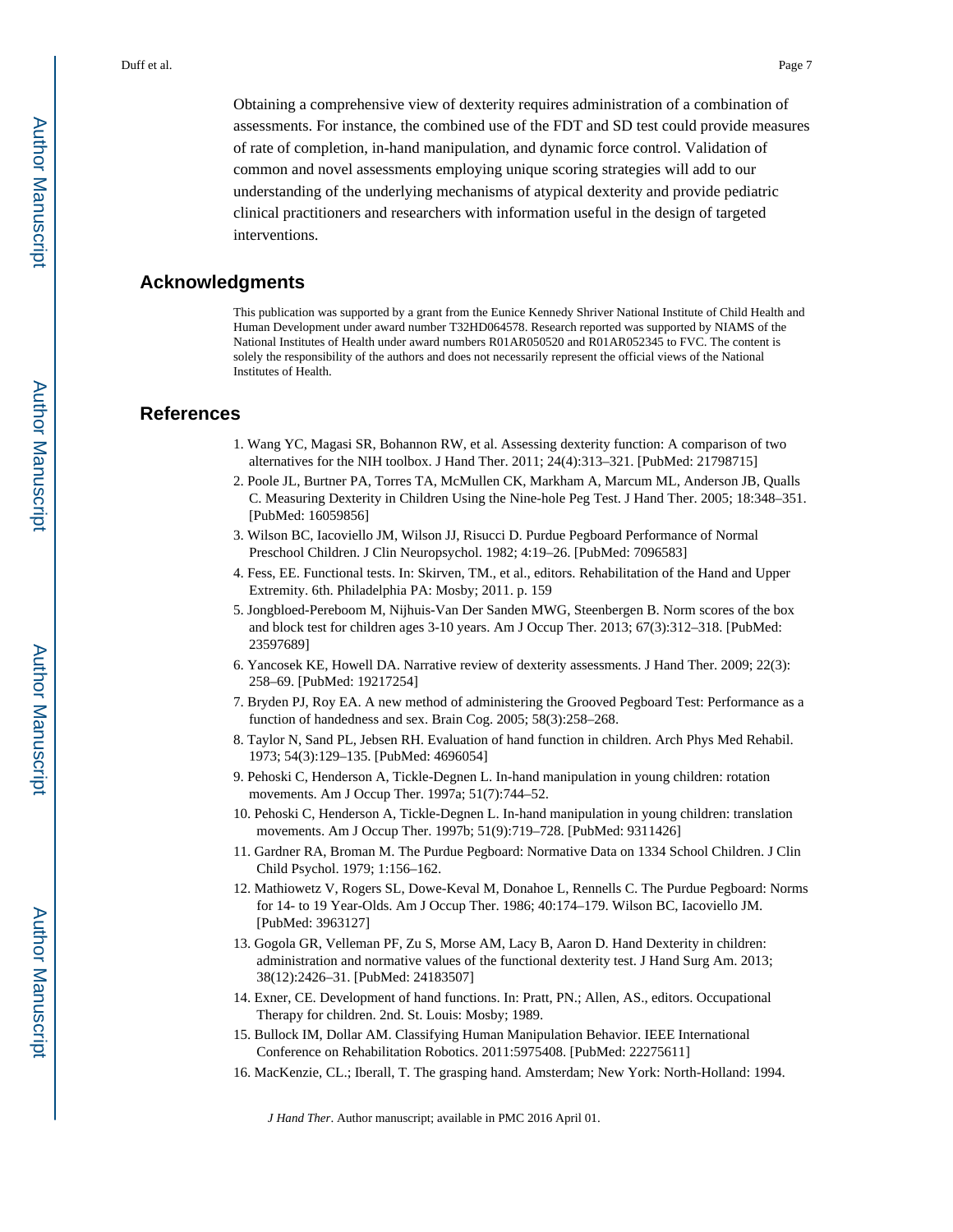- 17. Pont K, Wallen M, Bundy A. Conceptualising a modified system for classification of in-hand manipulation. Aust Occup Ther J. 2009; 56(1):2–15. [PubMed: 20854484]
- 18. Exner, CE. In-hand manipulation skills. In: Case-Smith, J.; Pehoski, C., editors. Development of Hand Skills in the Child. AOTA; Rockville MD: 1992.
- 19. Exner, CE. In-hand manipulation skills. In: Case-Smith, J., editor. Occupational Therapy for Children. St Louis: Mosby; 2001.
- 20. Aaron DH, Stegink Jansen CW. Development of the Functional Dexterity Test (FDT): construction, validity, reliability, and normative data. J Hand Ther. 2003; 16:12–21. [PubMed: 12611441]
- 21. Schoneveld K, Wittink H, Takken T. Clinimetric evaluation of measurement tools used in hand therapy to assess activity and participation. J Hand Ther. 2009; 22(3):221–36. [PubMed: 19278825]
- 22. Satorio F, Bravini E, Vercelli S, Ferriero G, Plebani G, Foti C, Franchignoni F. The Functional Dexterity Test: test-retest reliability analysis and up-to date reference norms. J Hand Ther. 2013; 26(1):62–7. [PubMed: 23041087]
- 23. Velleman PF, Hoaglin DC. Exploratory Data Analysis. APA Handbook of Research Methods in Psychology. 2012; 3
- 24. Lee-Valkov PM, Aaron DH, Eladoumikdachi F, Thornby J, Netscher DT. Measuring normal hand dexterity values in normal 3-,4-, and 5-year old children and their relationship with grip and pinch strength. J Hand Ther. 2003; 16:22–28. [PubMed: 12611442]
- 25. Molenaar HM, Selles RW, Zuidam JM, Willemsen SP, Stam HJ, Hovius SER. Growth Diagrams for Grip Strength in Children. Clin Orthop Relat Res. 2010; 468:217–38. [PubMed: 19459024]
- 26. Xu S, Morse AM, Lacy B, Baggett S, Gogola GR. Peg Restrained Intrinsic Muscle Evaluator (PRIME): Development, Reliability and Normative Values of a Device to Quantify Intrinsic Hand Muscle Strength in Children. J Hand Surg. 2011; 36A:894–903.
- 27. Lightdale-Miric N, Mueske NM, Lawrence EL, Loiselle J, Berggren J, Dayanidhi S, Stevanovic M, Valero-Cuevas FJ, Wren TA. Long Term Functional Outcomes After Early Childhood Pollicization. J Hand Ther. 2015
- 28. Aliu O, Netscher DT, Staines KG, Thornby J, Armenta A. A 5-Year Interval Evaluation of Function after Pollicization for Congenital Thumb Aplasia Using Multiple Outcome Measures. Plast Reconstr Surg. 2008; 122:198–205. [PubMed: 18594406]
- 29. Kozin SH. Pollicization: the concept, technical details, and outcome. Clin Orthop Surg. 2012; 4(1): 18–35. [PubMed: 22379553]
- 30. Staines KG, Majzoub R, Thornby J, Netscher DT. Functional Outcome for Children with Thumb Aplasia Undergoing Pollicization. Plast Reconstr Surg. 2005; 116:1314–1324. [PubMed: 16217473]
- 31. Mathiowetz V, Wiemer DM, Federman SM. Grip and pinch strength: norms for 6- to 19 year olds. Am J Occup Ther. 1986; 40(10):705–11. [PubMed: 3777107]
- 32. Smaby N, Johanson ME, Baker B, Kenney DE, Murray WM, Hentz VR. Identificaiton of key pinch forces required to complete functional tasks. J Rehabil Res Dev. 2004; 41(2):215–24. [PubMed: 15558375]
- 33. Westling G, Johansson R. Roles of glabrous skin receptors and sensorimotor memory in automatic control of precision grip when lifting rougher or more slippery objects. Exp Brain Res. 1984; 56:550–564. [PubMed: 6499981]
- 34. Johansson R, Cole KJ. Sensory-motor coordination during grasping and manipulative actions. Curr Opin Neurobiol. 1992; 2:815–23. [PubMed: 1477545]
- 35. Forssberg H, Eliasson AC, Kinoshita H, Johansson RS, Westling G. Development of human precision grip I: basic coordination of force. Exp Brain Res. 1991; 85:451–57. [PubMed: 1893993]
- 36. Valero-Cuevas FJ, Smaby N, Venkadesan M, Peterson M, Wright T. The strength-dexterity test as a measure of dynamic pinch performance. J Biomech. 2003; 36(2):265–70. [PubMed: 12547365]
- 37. Dayanidhi S, Hedberg Å, Valero-Cuevas FJ, Forssberg H. Developmental improvements in dynamic control of fingertip forces last throughout childhood and into adolescence. J Neurophysiol. 2013a; 110:1583–92. [PubMed: 23864371]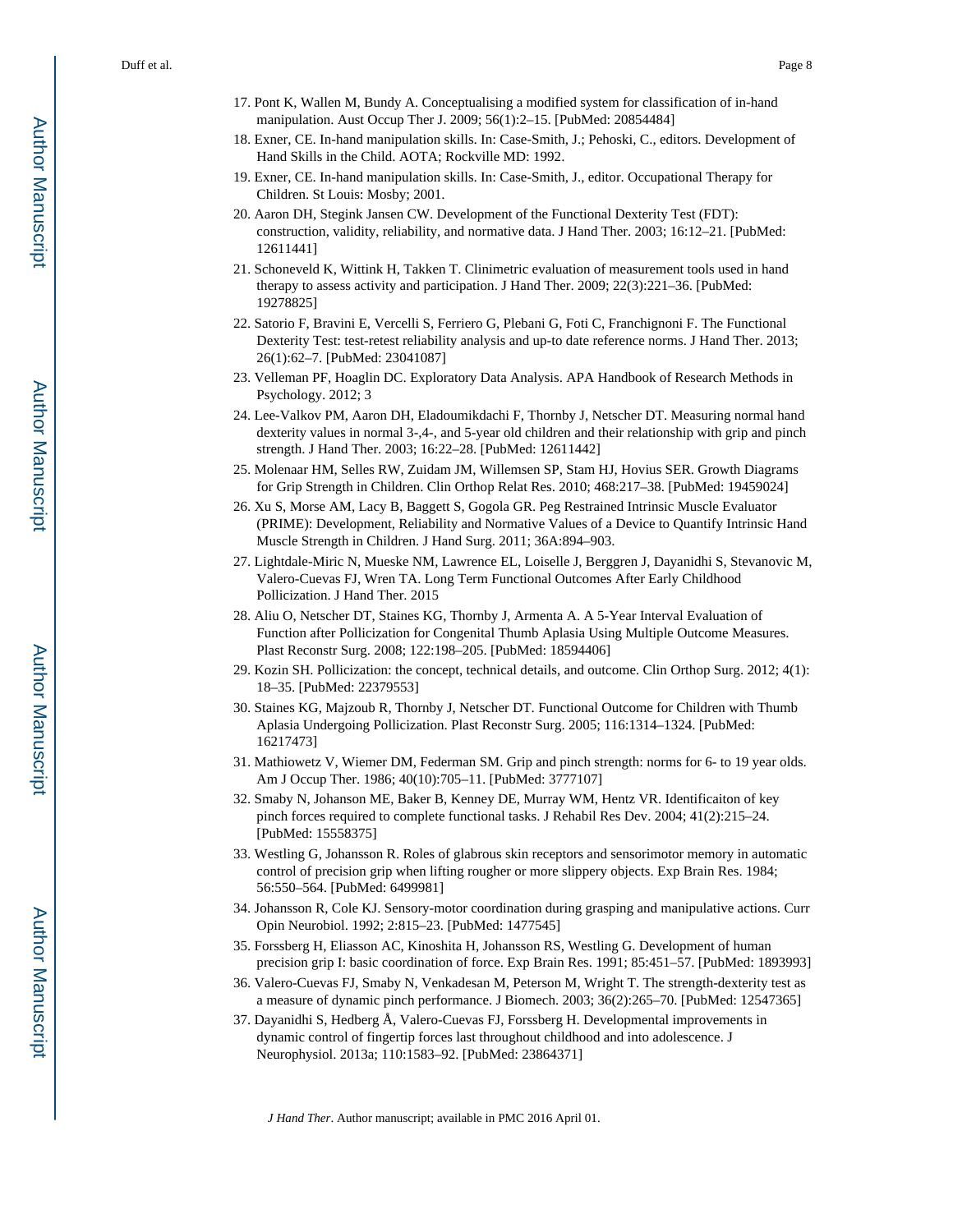- 38. Lawrence EL, Fassola I, Werner I, Leclercq C, Valero-Cuevas FJ. Quantification of dexterity as the dynamical regulation of instabilities: comparisons across gender, age, and disease. Front Neurol. 2014; 5(53):1–13. [PubMed: 24454306]
- 39. Contaldo A, Cola E, Minichilli F, et al. Object use affects motor planning in infant prehension. Hum Mov Science. 32(3):498–510.
- 40. Dayanidhi S, Kutch JJ, Valero-Cuevas FJ. Decrease in muscle contraction time complements neural maturation in the development of dynamic manipulation. J Neurosci. 2013b; 33(38):15050– 55. [PubMed: 24048835]
- 41. Racz K, Valero-Cuevas FJ. Spatio-temporal analysis reveals active control of both task-relevant and task-irrelevant variables. Front Comput Neurosci. 2013; 7:155. [PubMed: 24312045]
- 42. Eyre JA. Corticospinal tract development and its plasticity after perinatal injury. Neurosci Biobehav Rev. 2007; 31(8):1136–49. [PubMed: 18053875]
- 43. Duff SV, Gordon AM. Learning of grasp control in children with cerebral palsy. Dev Med Child Neurol. 2003; 45(11):746–57. [PubMed: 14580130]
- 44. Dayanidhi S, Valero-Cuevas FJ. Dexterous manipulation is poorer at older ages and is dissociated from decline of hand strength. J Geron Series B: Biol Sci Med Sci. 2014; 69(9):1139.
- 45. Vollmer B, Holmstrom L, Forsman L, Krumlinde-Sundholm L, Valero-Cuevas F, Forssberg H, et al. Evidence of validity of a new method for measurement of dexterity in children and adolescents. Dev Med Child Neurol. 2010; 52:948–54. [PubMed: 20497459]
- 46. Dayanidhi, S. PhD dissertation. Los Angeles, CA: University of Southern California; 2012. Behavioral, Muscular and Dynamical Changes in Low Force Dexterous Manipulation during Development and Aging.
- 47. Fassola, I.; Lawrence, E.; Dayanidhi, S.; Ko, N.; Leclercq, C.; Valero-Cuevas, F. Proceedings of the 1st International Thumb Osteoarthritis Workshop. Vol. 13. Newport, RI: 2013. Is osteoarthritis of the thumb strictly a orthopedic condition?; p. 12
- 48. Holmström L, Lennartsson F, Eliasson AC, Flodmark O, Clark C, Tedroff K, Forssberg H, Vollmer B. Diffusion MRI in corticofugal fibers correlates with hand function in unilateral cerebral palsy. Neurology. 2011; 77:775–783. [PubMed: 21832221]
- 49. Mosier KM, Lau C, Wang Y, Venkadesan M, Valero-Cuevas FJ. Controlling instabilities in manipulation requires specific cortical-striatal-cerebellar networks. J Neurophysiol. 2011; 105:1295–1305. [PubMed: 21228301]
- 50. Talati A, Valero-Cuevas FJ, Hirsch J. Visual and tactile guidance of dexterous manipulation tasks: an fMRI study. Percept Mot Skills. 2005; 101:317–34. [PubMed: 16353365]
- 51. Venkadesan M, Guckenheimer J, Valero-Cuevas FJ. Manipulating the edge of instability. J Biomech. 2007; 40:1653–1661. [PubMed: 17400231]
- 52. US patent 6,537.075
- 53. World Health Organization. [cited 2014 Nov 08] International Classification of Functioning, Disability and Health for Children and Youth (ICF-CY). 2014. Available from: [http://](http://www.who.int/classifications/icf/en/) [www.who.int/classifications/icf/en/](http://www.who.int/classifications/icf/en/)
- 54. Poole JL, Nakamoto T, McNullty T, Montoya JR, Weill D, Dieruf K, Skipper B. Dexterity, visual perception, and activities of daily living in persons with multiple sclerosis. Occup Ther Health Care. 2010; 24(2):159–70. [PubMed: 23898901]
- 55. Jette A. Functional Status Index: Reliability of a chronic disease evaluation instrument. Arch Phys Med Rehabil. 1980; 61:395–401. 1980. [PubMed: 7416929]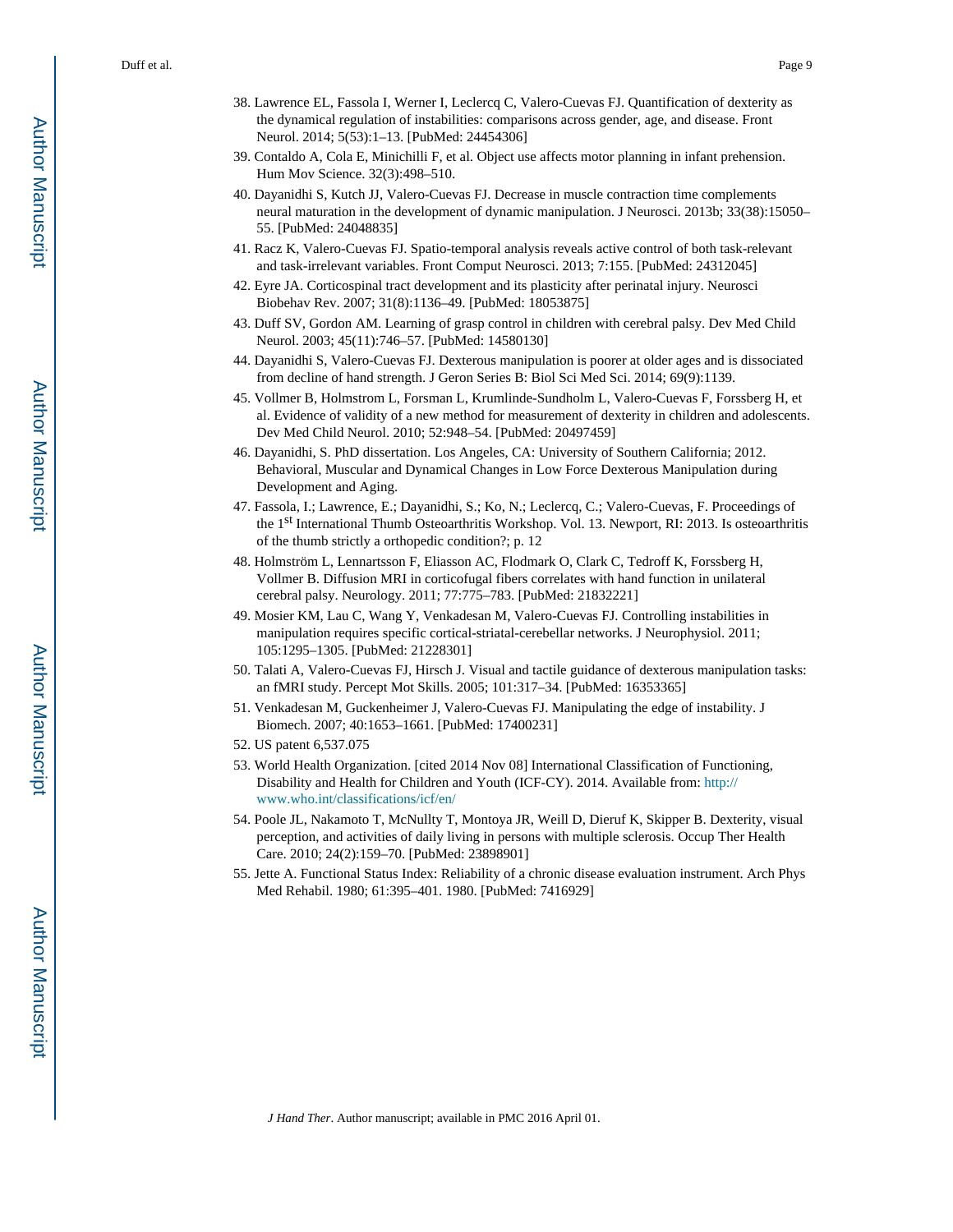# **Highlights**

Review of common and seldom used measurement concepts in dexterity testing

Description of innovative scoring strategies and dexterity assessment tools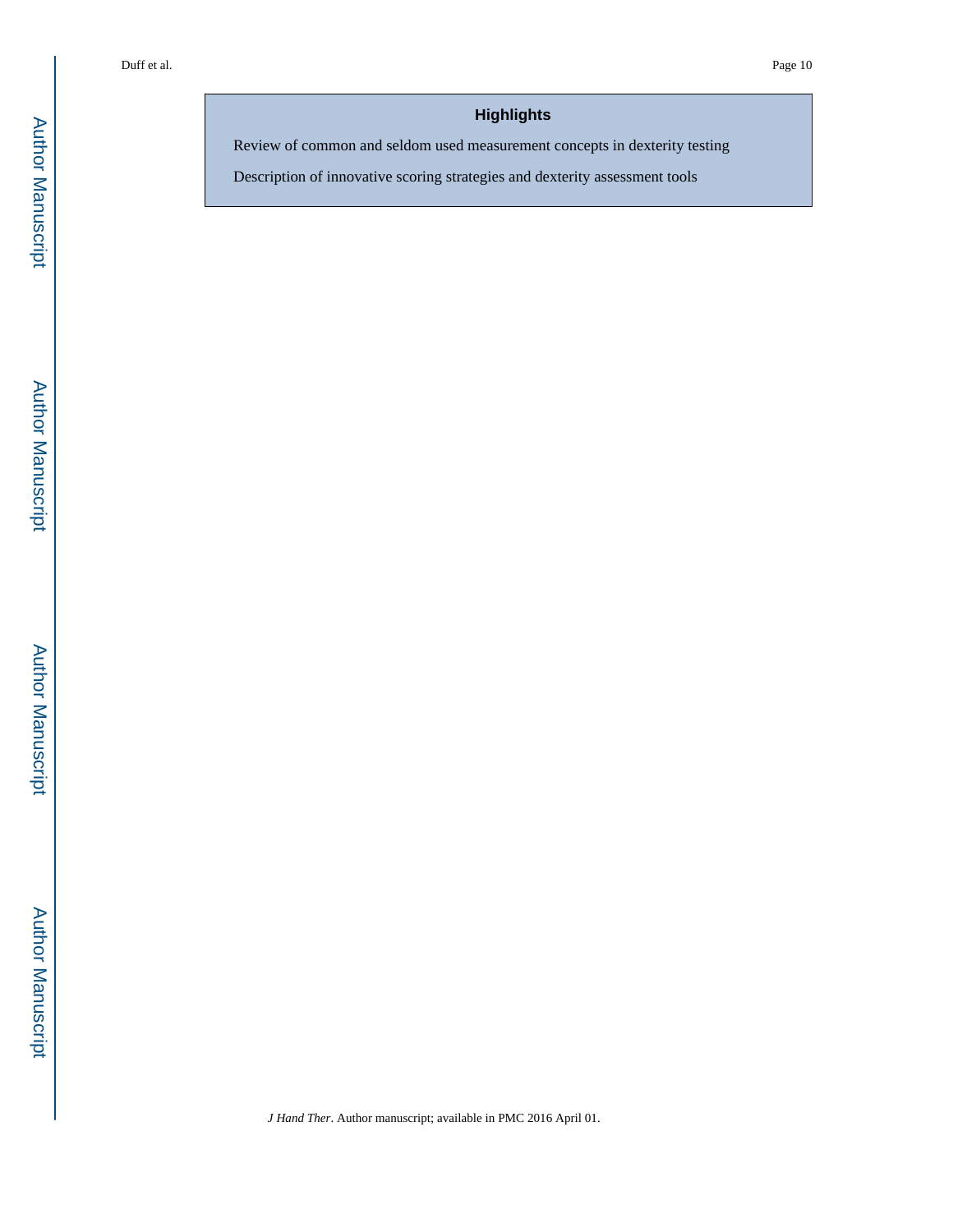

#### **Fig. 1.**

A: The FDT can be easily administered to very young children, allowing for longitudinal evaluation into adulthood. B: A unimanual 3-jaw chuck prehension pattern is required.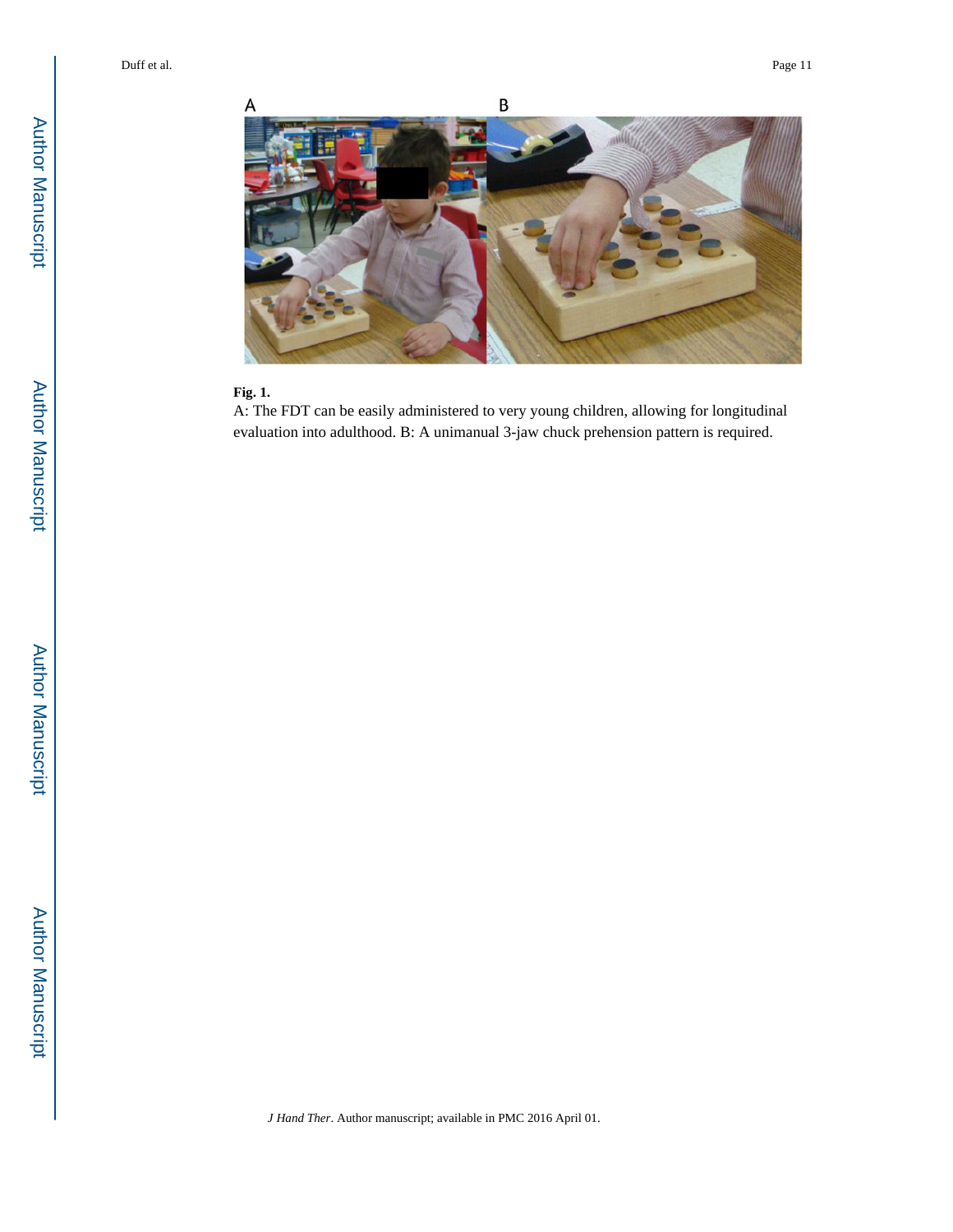

# **Fig. 2.**

Normative FDT scatterplot showing speed (pegs/second) *versus* age. The continuous "growth chart" style (versus arbitrary age groupings) allows for more precise comparison to typically developing children 4 to 17 years old. Dominant hands are shown in red, nondominant hands in blue.<sup>13</sup> Permission to reprint from Gogola et  $al<sup>13</sup>$  was received.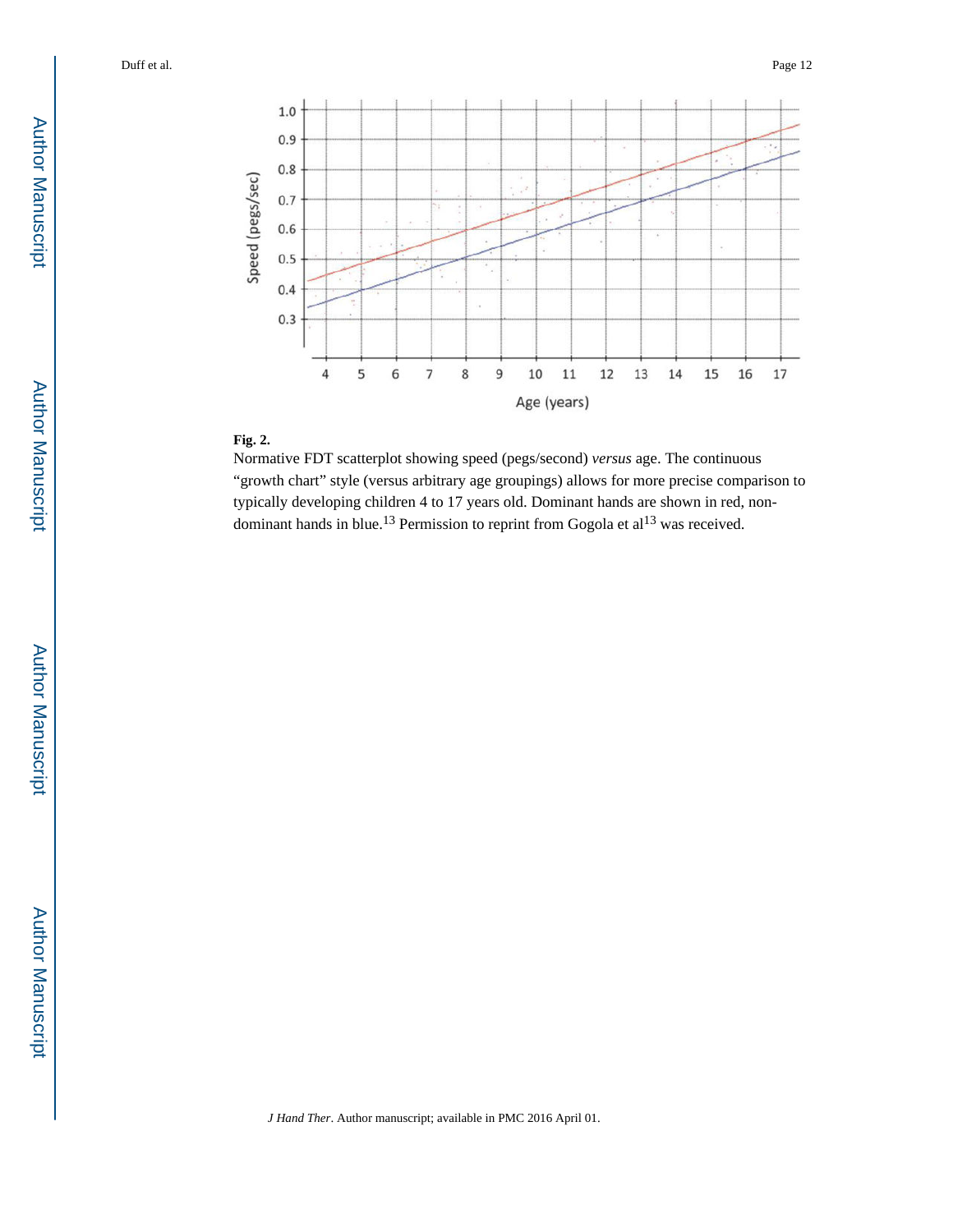

## **Fig. 3.**

Four springs used for a pediatric version of the Strength-Dexterity Test.<sup>35</sup> Note the SD Test shown is a particular instance of the SD paradigm (Figure 4). In this SD Test, miniature load cells mounted on either end of the spring over plastic end caps. The compression requires force magnitudes < 3 N. The task requires a two-finger palmar pinch or a lateral pinch to compress and hold the spring at the maximal compression force without buckling. Permission to reprint from Dayanidhi et al.<sup>37</sup> was received.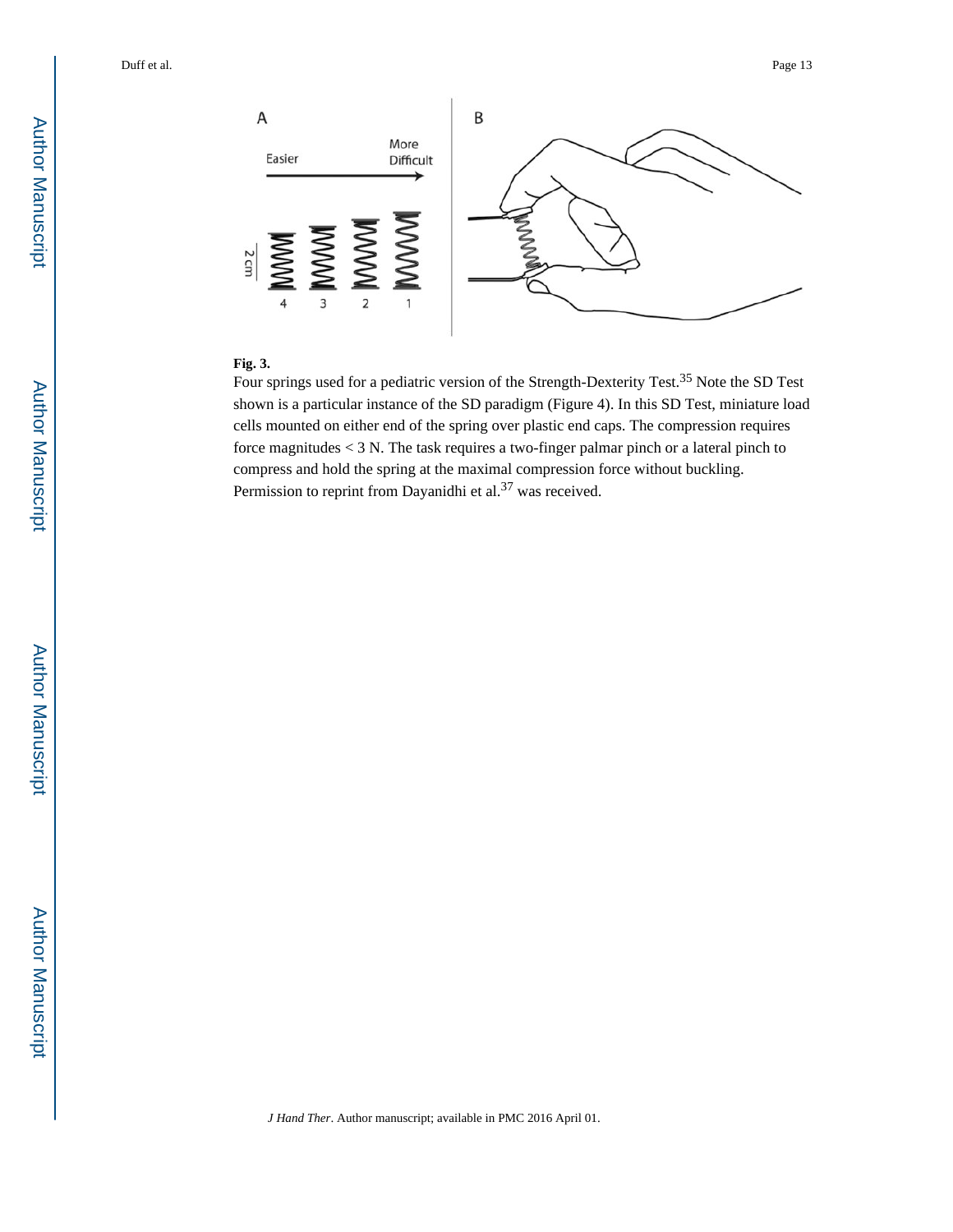

#### **Fig. 4.**

The Strength-Dexterity paradigm uses a two-dimensional plane<sup>34</sup> to explicitly distinguish the contribution of strength from dexterity requirements. The material properties and geometry of the springs can be adjusted to be more or less prone to buckling (unstable), or more or less stiff. Stiffer springs increase the strength requirement (x axis). More slender springs increase the dexterity requirement (y axis). As shown in Vollmer et al.,  $45$  springs in the lower range of the strength requirement  $(< 3 N)$  can be appropriate for pediatric and clinical use. They allow the quantification dexterity (i.e., the neuromuscular ability to stabilize an unstable object prone to buckling with the fingertips) while requiring little strength. Figure adapted from Valero-Cuevas et al,  $36$  Vollmer et al.,  $45$  and Talati et al.  $50$ Permission to reprint from Dayanidhi et al.<sup>37</sup> was received.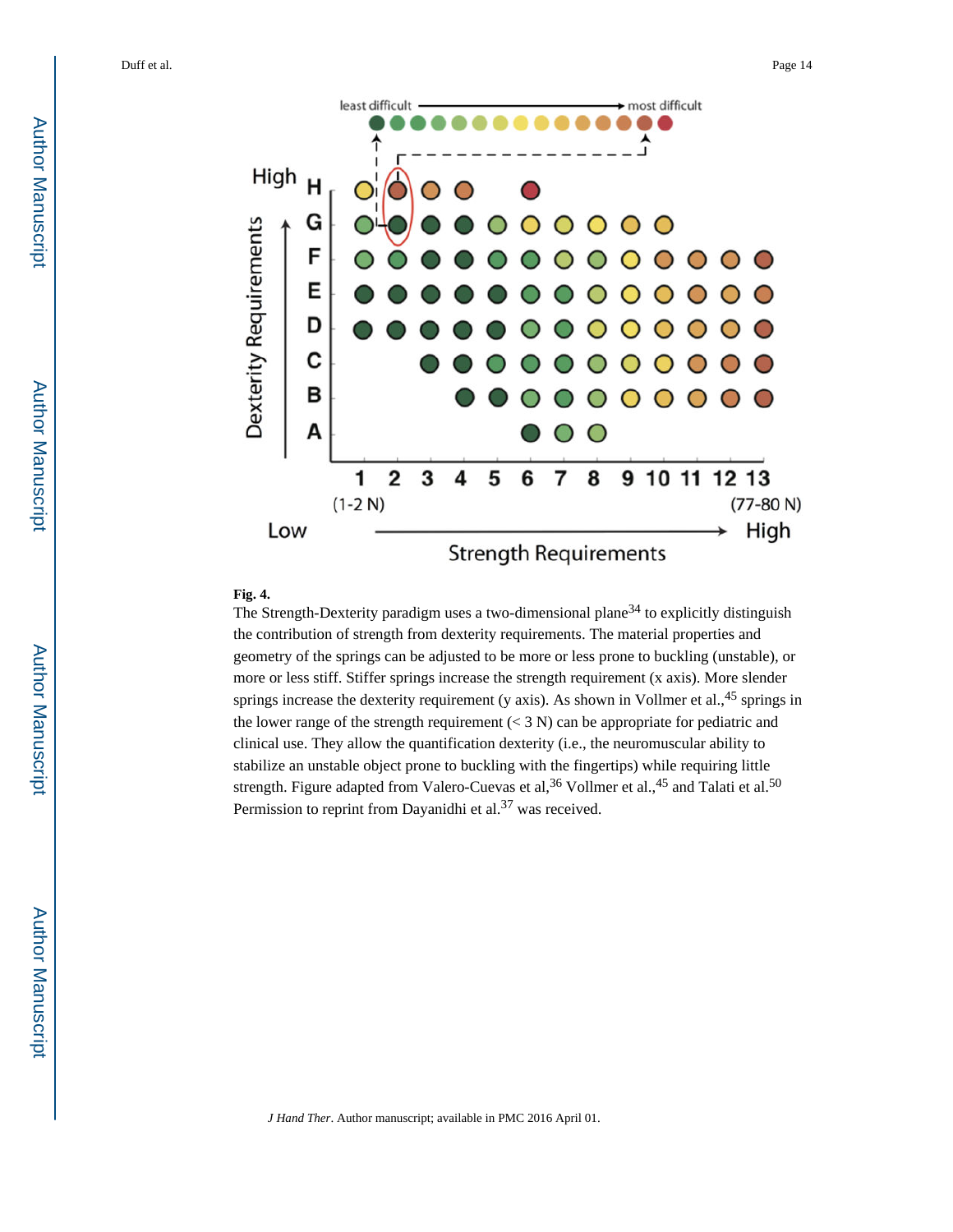

# **Fig. 5.**

Representative sample of fingertip forces during steady state compression for a single hold using the SD test.<sup>35</sup> The red star represents the start and the black star the end of steady state at maximal compression during the 5s hold. Permission to reprint from Dayanidhi et al.<sup>37</sup> was received.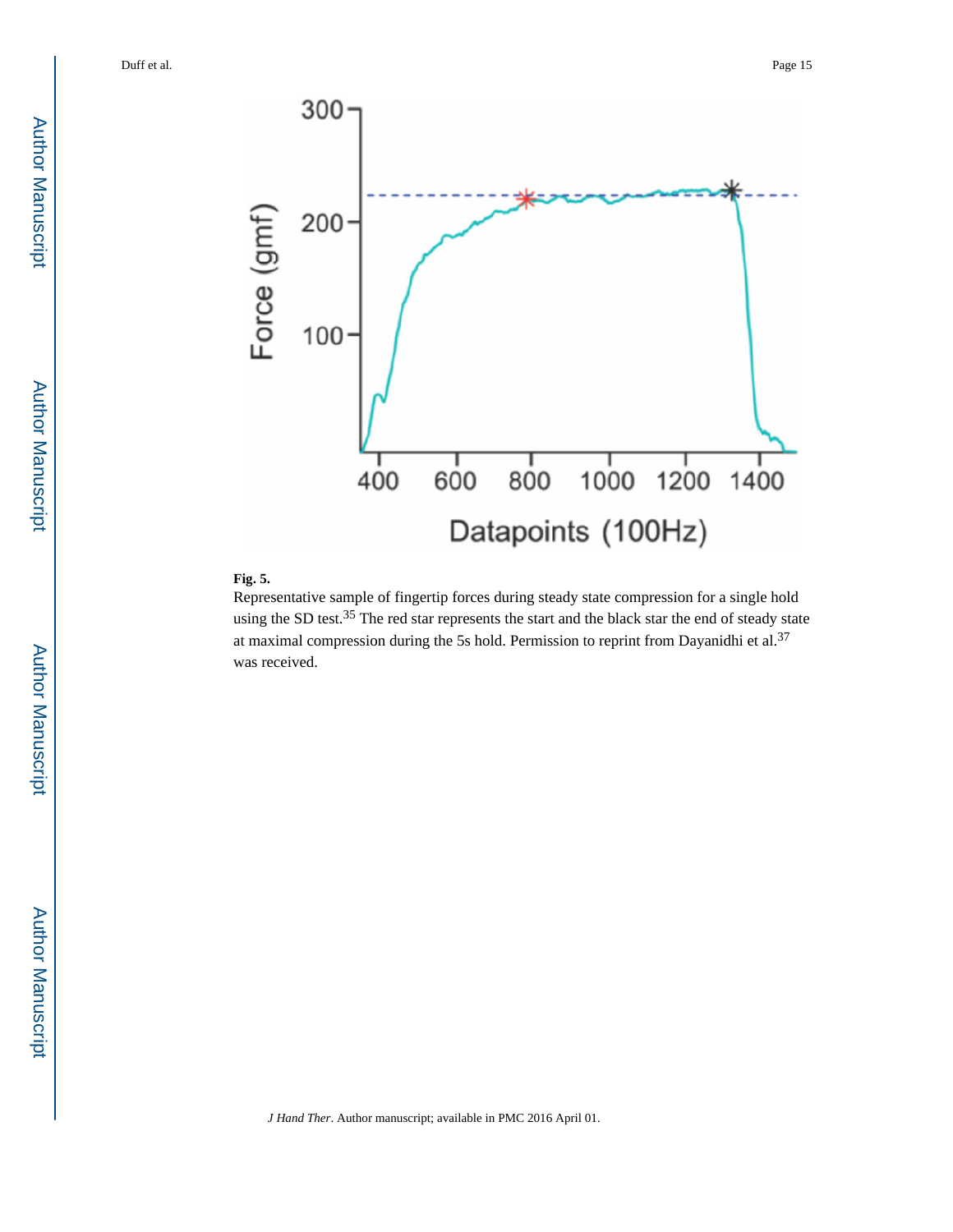

#### **Fig. 6.**

Dexterity score from children 4-16 years of age on the SD test shown to depict the significant change in performance across age. A. The regression line (CI – 95%) on a Fourier robust fit is shown in green/magenta, respectively. Data in A and B are colored by gender (blue, girls; red, boys), with individual regression lines for each. Significant increase in dexterity score by adjacent age groups were found across childhood and into late adolescence as indicated by asterisks ( $P = < 0.05$ ), SSE=sum of squared residuals; RMSE=root mean squared error; CI=confidence interval. Permission to reprint from Dayanidhi et al.<sup>37</sup> was received.